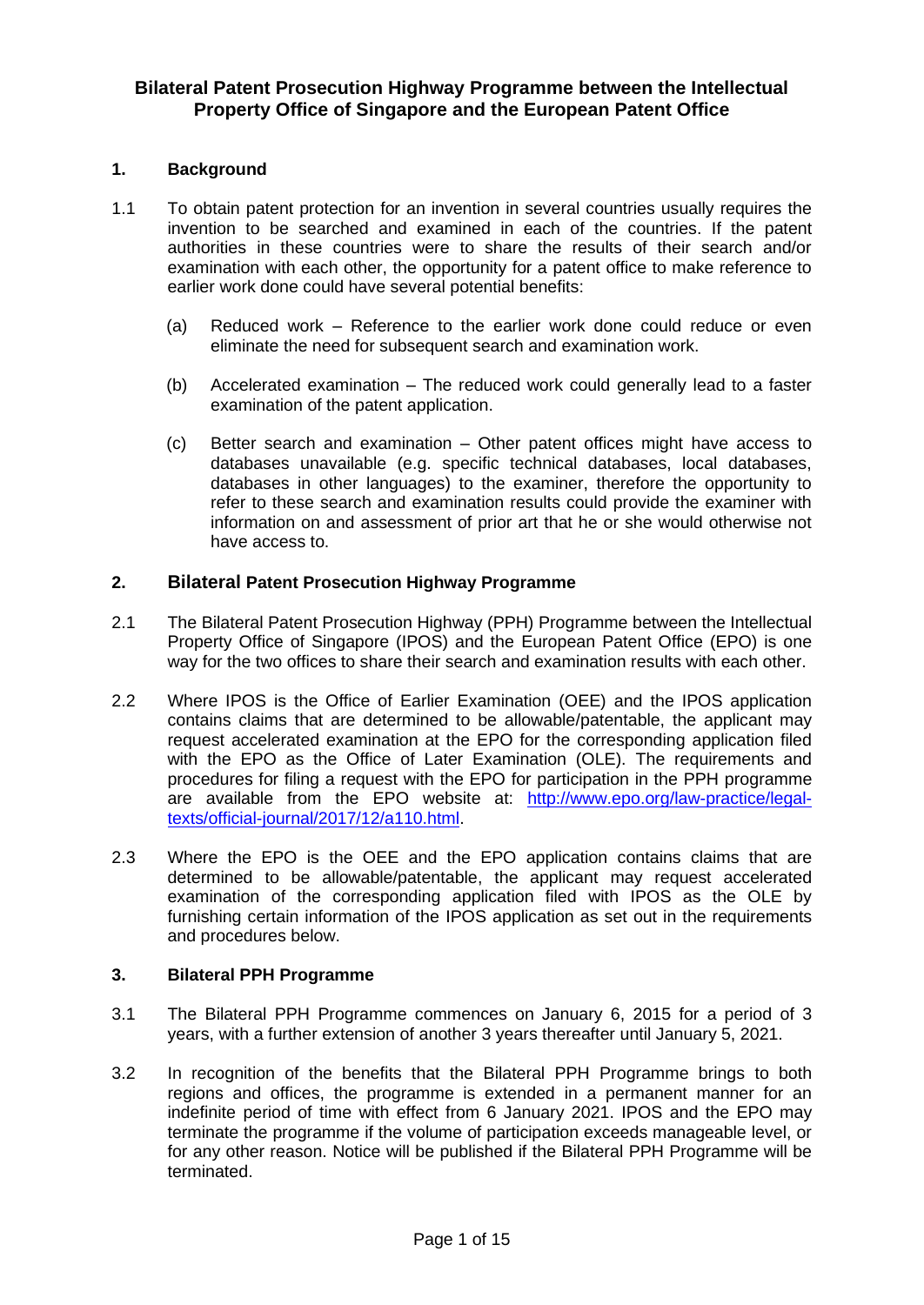#### **4. Requirements for requesting accelerated examination of an IPOS patent application under the PPH**

- 4.1 Both the IPOS application for which acceleration is requested and the EPO application(s) forming the basis of the PPH request shall have the same earliest date (whether this is a priority date or a filing date).
- 4.2 The EPO application has at least one claim that is determined to be allowable/patentable by the EPO.
- 4.3 All claims in the IPOS application must sufficiently correspond or be amended to sufficiently correspond to one or more of the claims found allowable/patentable by the EPO. Claims will be considered to sufficiently correspond where, accounting for differences due to translations and claim format, the claims are of the same or similar scope, or the claims are narrower in scope. In this regard, a claim that is narrower in scope occurs when a claim in the IPOS application is amended to be further limited by an additional technical feature that is supported in the specification
- 4.4 Examination has not begun on the IPOS application.
- 4.5 Diagrams depicting a list of scenarios in which a request for accelerated examination of the IPOS application under the PPH programme can be made are found in Annex I.

#### **5. Procedures for requesting accelerated examination of an IPOS patent application under the PPH**

- 5.1 File duly completed Patents Form 11 (Request for Search and Examination Report) or Patents Form 12 (Request for Examination Report). These forms can be found at: <https://digitalhub.ipos.gov.sg/> (electronic platform for online filing).
- 5.2 The Patents Form 11 or Patents Form 12 must be accompanied by:
	- (a) a copy of all office actions of the EPO application being relied upon;
	- (b) a copy of the allowable/patentable patent claims referred to in (a) above; and
	- (c) a claims correspondence table showing the relatedness of the allowable/patentable claims referred to in (a) above to the claims in the current IPOS application. The format of the Claims Correspondence Table is found in Annex II.
- 5.3 The documents listed in 5.2 (a) can be either the:
	- (a) national work product established during the processing of a national application or a Patent Cooperation Treaty (PCT) application that has entered the national phase before the EPO; or
	- (b) PCT work product established by the EPO as International Searching Authority or International Preliminary Examining Authority.
- 5.4 If the documents listed in 5.2(a) and 5.2(b) above are available in the EPO Dossier Access System or the World Intellectual Property Organisation's PATENTSCOPE system, they need not be filed with the Patents Form 11 or Patents Form 12. The EPO Dossier Access System is accessible via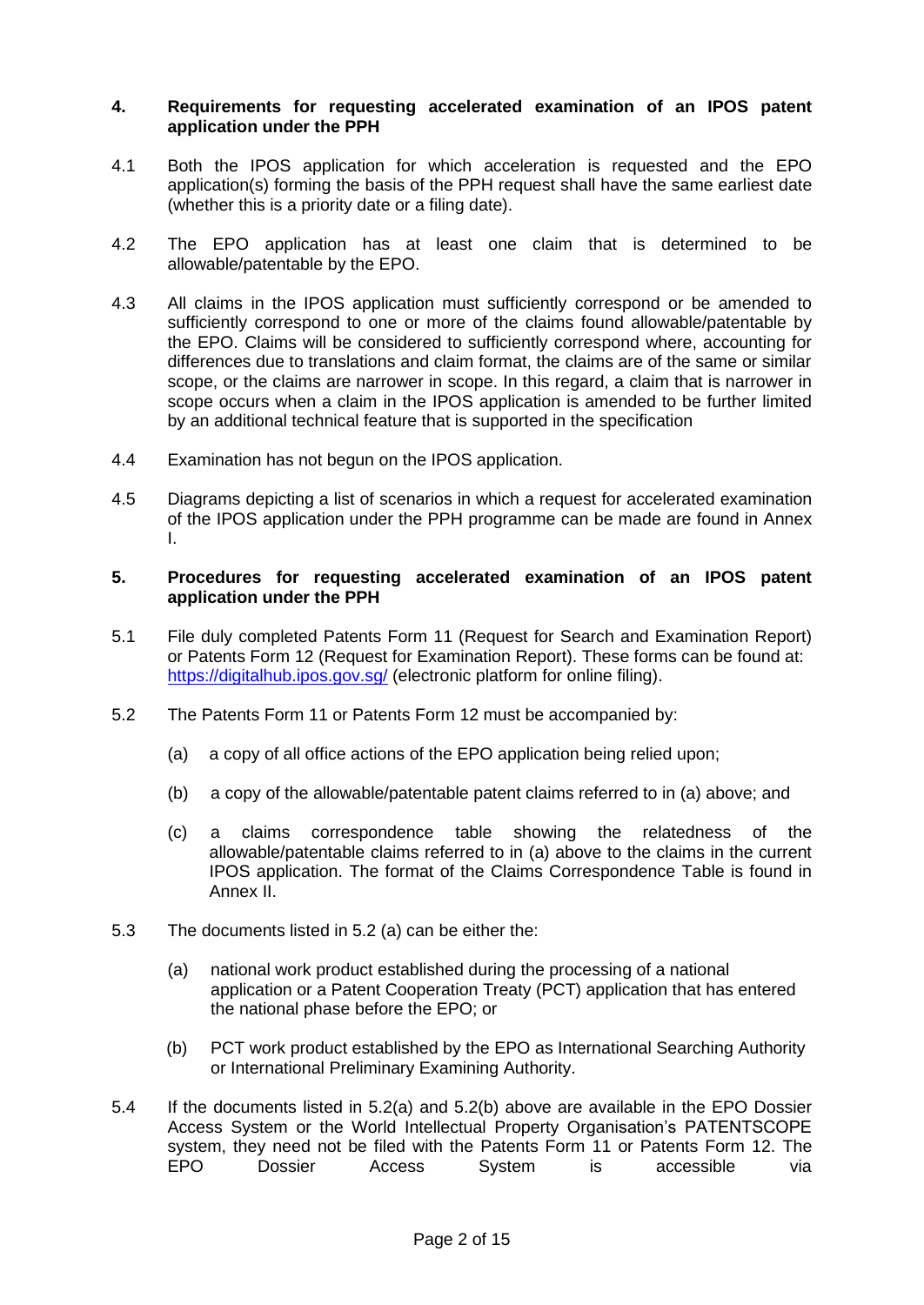[http://www.epo.org/searching/free/register.html.](http://www.epo.org/searching/free/register.html) The PATENTSCOPE system is accessible via [http://www.wipo.int/pctdb/en/index.jsp.](http://www.wipo.int/pctdb/en/index.jsp)

- 5.5 For avoidance of doubt, a copy of the patent grant without the documents listed in (a), (b) and (c) above will not qualify for the PPH.
- 5.6 The checkbox for "ASPEC/PPH" must be selected in the Patents Form 11 or Patents Form 12.
- 5.7 If the request for PPH is sought after the Patents Form 11 or Patents Form 12 is filed, the request together with any supporting documents must be made in writing to IPOS. An email must also be sent to IPOS at [pph@ipos.gov.sg](mailto:pph@ipos.gov.sg) on the same day the request is submitted to IPOS. The email must contain in its subject, the title "PPH acceleration requested".
- 5.8 Any subsequent correspondences with IPOS must also be marked with the phrase "PPH acceleration requested".

#### **6. Cited Documents**

6.1 A copy of each of the documents cited in the documents submitted under paragraph 5.2 (a) is not required at the time of filing the PPH request. IPOS may, however, require the applicant to furnish a copy of any document cited subsequently.

## **7. Translations**

- 7.1 The documents in paragraph 5.2 must be accompanied by an English translation if they are not originally in English, at the time of filing the PPH request.
- 7.2 The documents in paragraph 6 may be filed in their original language. However, IPOS may subsequently request for an English translation of a document or a part of a document if an English abstract of the cited document is not available.
- 7.3 If it is not possible for IPOS to understand the English translation of any document, IPOS can request the applicant to resubmit the English translation of that document.

#### **8. PPH Request**

8.1 IPOS will treat a PPH request as a request for accelerated examination under the PPH programme. Where the PPH request is granted, the IPOS application will be processed in an accelerated manner. In those instances, where the PPH request does not meet all the requirements and procedures set forth above, the applicant will be notified and the defects in the request will be identified. The applicant will be given one opportunity to correct formal deficiencies identified in the request. If the request is not corrected, the application will be taken out of the PPH programme and the applicant will be notified.

#### **9. Examination of IPOS patent application under the PPH**

- 9.1 The IPOS application will be examined in accordance with the Singapore Patents Act (Cap. 221) and the Singapore Patents Rules. The legislations can be found at: [https://www.ipos.gov.sg/resources/ip-legislation.](https://www.ipos.gov.sg/resources/ip-legislation)
- 9.2 Applicants should seek professional advice on patent matters in Singapore, in particular, with reference to section 30 (Grant of patent) and section 69 (Restrictions on relief for infringement) of the Singapore Patents Act (Cap. 221).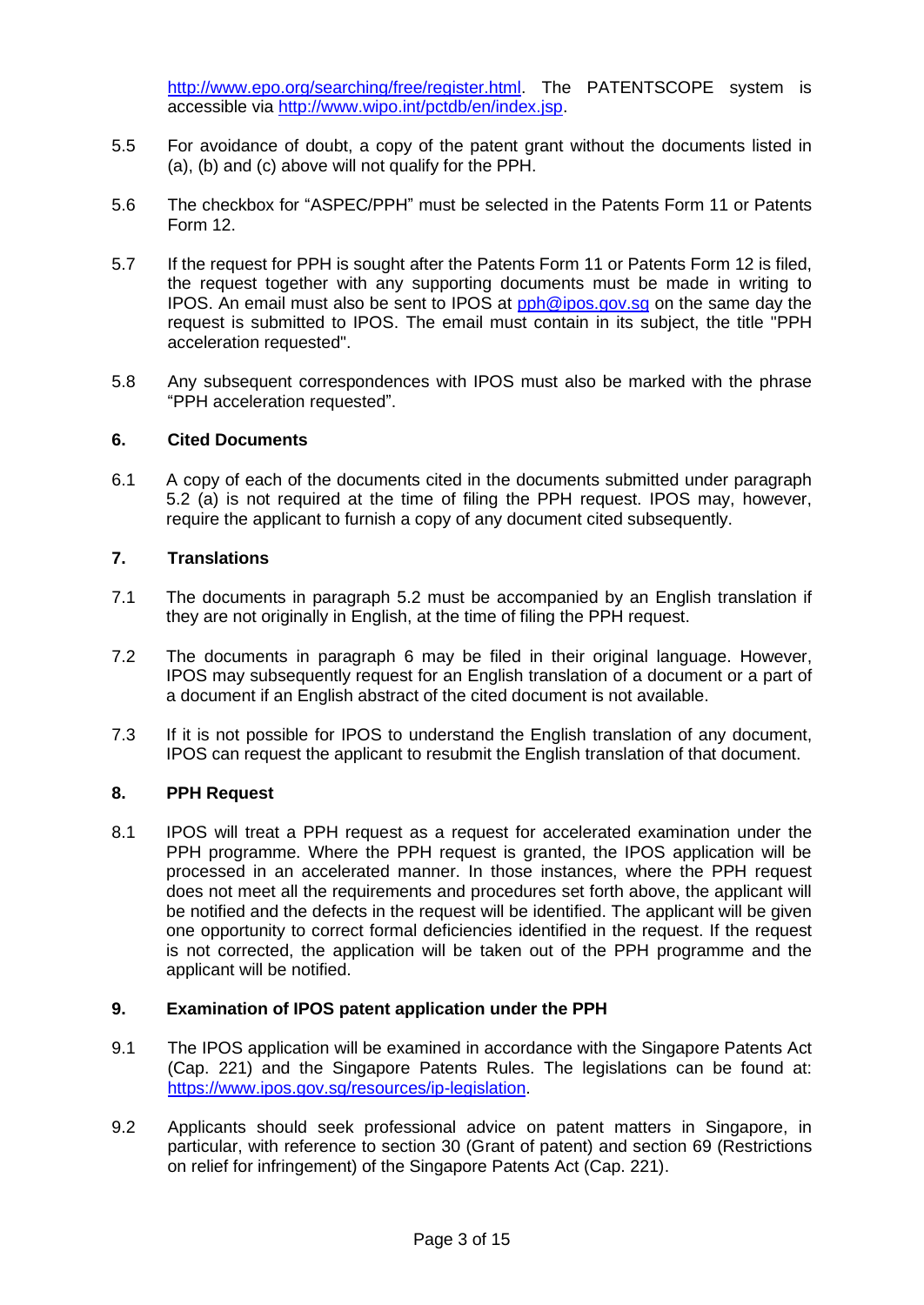## **10. Enquiries**

10.1 For enquiries relating to the Patent Prosecution Highway programme, please send an email to **pph@ipos.gov.sg**.

INTELLECTUAL PROPERTY OFFICE OF SINGAPORE DATE: 2 June 2022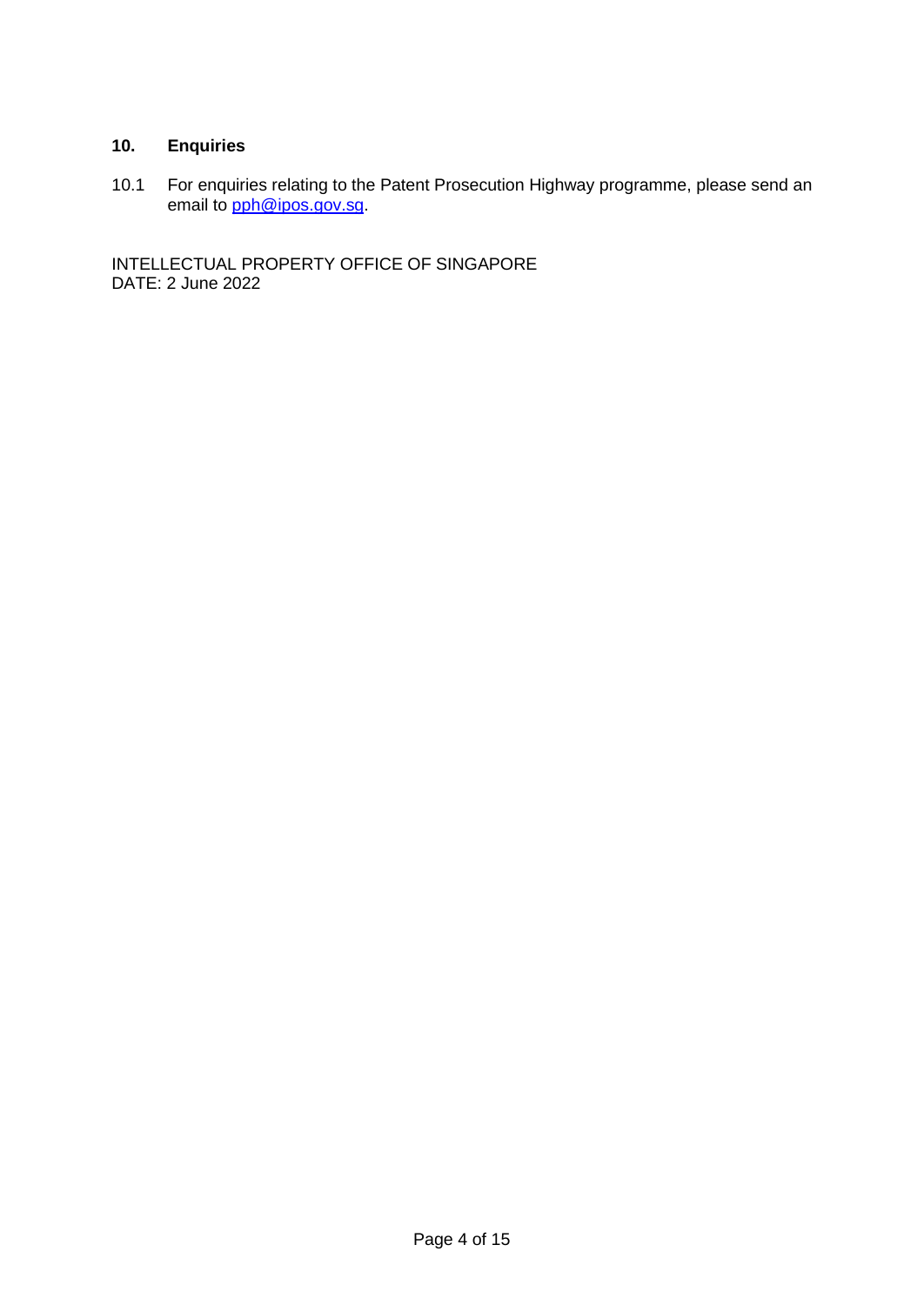## **Annex I**

## **Scenarios using the National Work Product**

**Scenario (1):** The IPOS application validly claims priority under section 17 of the Singapore Patents Act (Cap. 221) from the EPO application being relied upon for the PPH request.



**Scenario (2):** The IPOS application is a divisional application of the IPOS application referred to in (1) above, and said divisional application validly claims priority under section 17 of the Singapore Patents Act (Cap. 221) from the EPO application being relied upon for the PPH request.

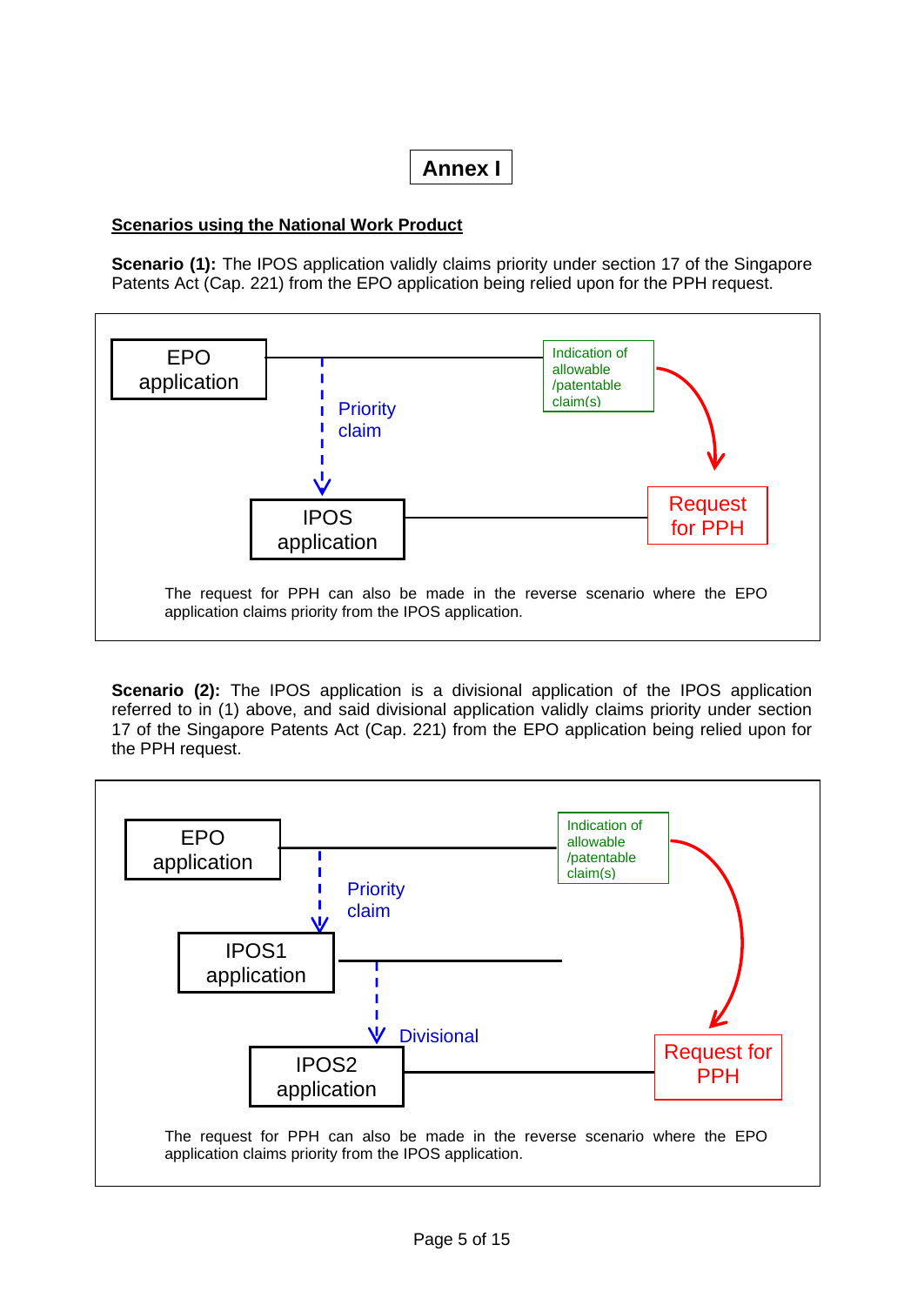**Scenario (3):** The IPOS application validly claims priority under section 17 of the Singapore Patents Act (Cap. 221) from the EPO application ("EPO1 application"), and the EPO application being relied upon for the PPH request ("EPO2 application") also validly claims domestic priority from EPO1 application.



**Scenario (4):** The IPOS application is a divisional application of the IPOS application referred to in (3) above, and said divisional application validly claims priority under section 17 of the Singapore Patents Act (Cap. 221) from the EPO application ("EPO1 application"), and the EPO application being relied upon for the PPH request ("EPO2 application) also validly claims domestic priority from EPO1 application.

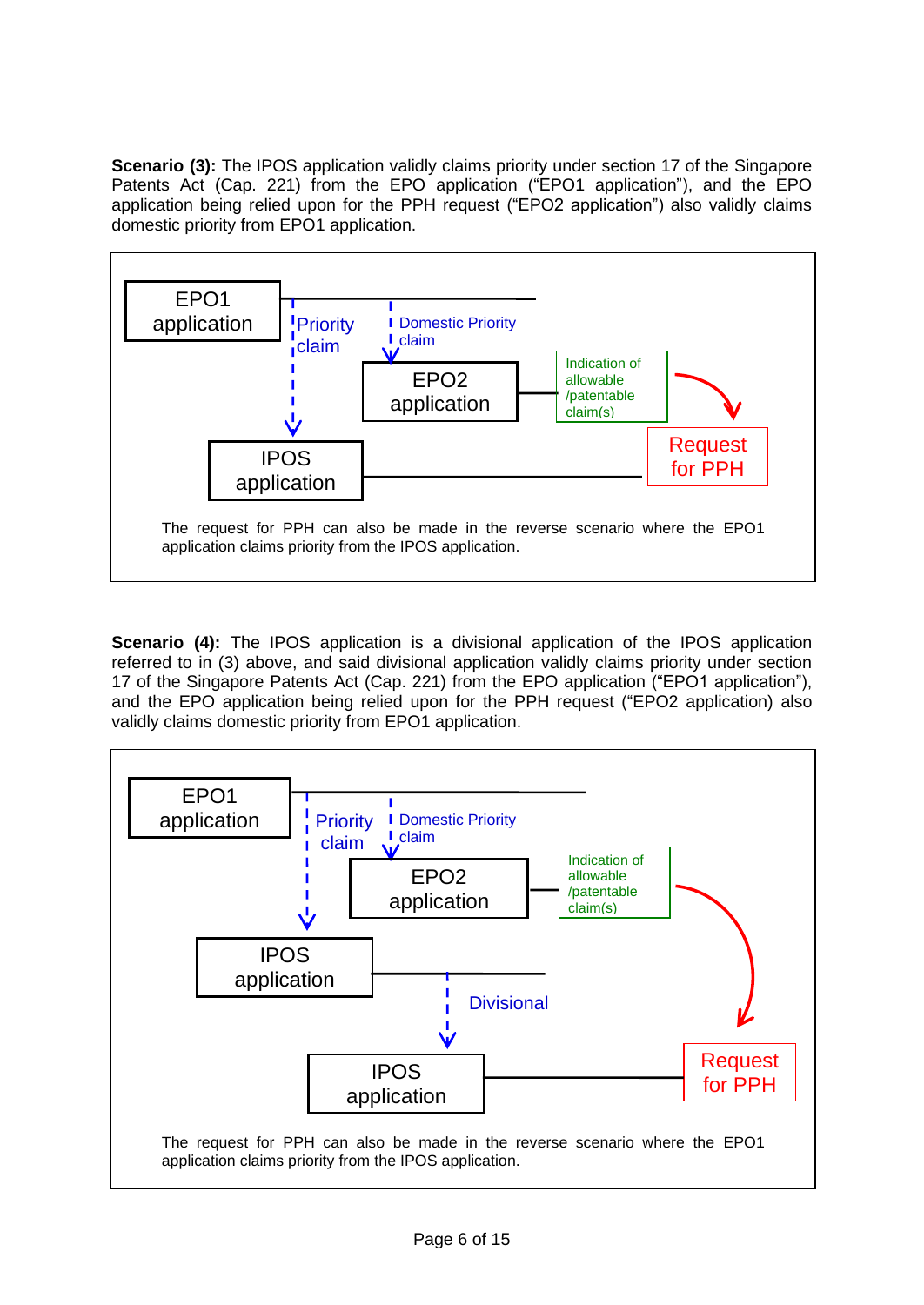**Scenario (5):** The IPOS application is a national phase entry of a PCT application ("IPOS") NP application"), and the IPOS application validly claims priority under section 17 and section 87 of the Singapore Patents Act (Cap. 221) from the EPO application. The EPO application is being relied on for the PPH request.



**Scenario (6):** The IPOS application is a national phase entry of a PCT application ("IPOS") NP application"), and the IPOS application validly claims priority under section 17 and section 87 of the Singapore Patents Act (Cap. 221) from the EPO application ("EPO1 application"). The EPO application being relied upon for the PPH request ("EPO2 NP application") is a national phase entry of the same PCT application, and EPO2 NP application validly claims priority from EPO1 application.

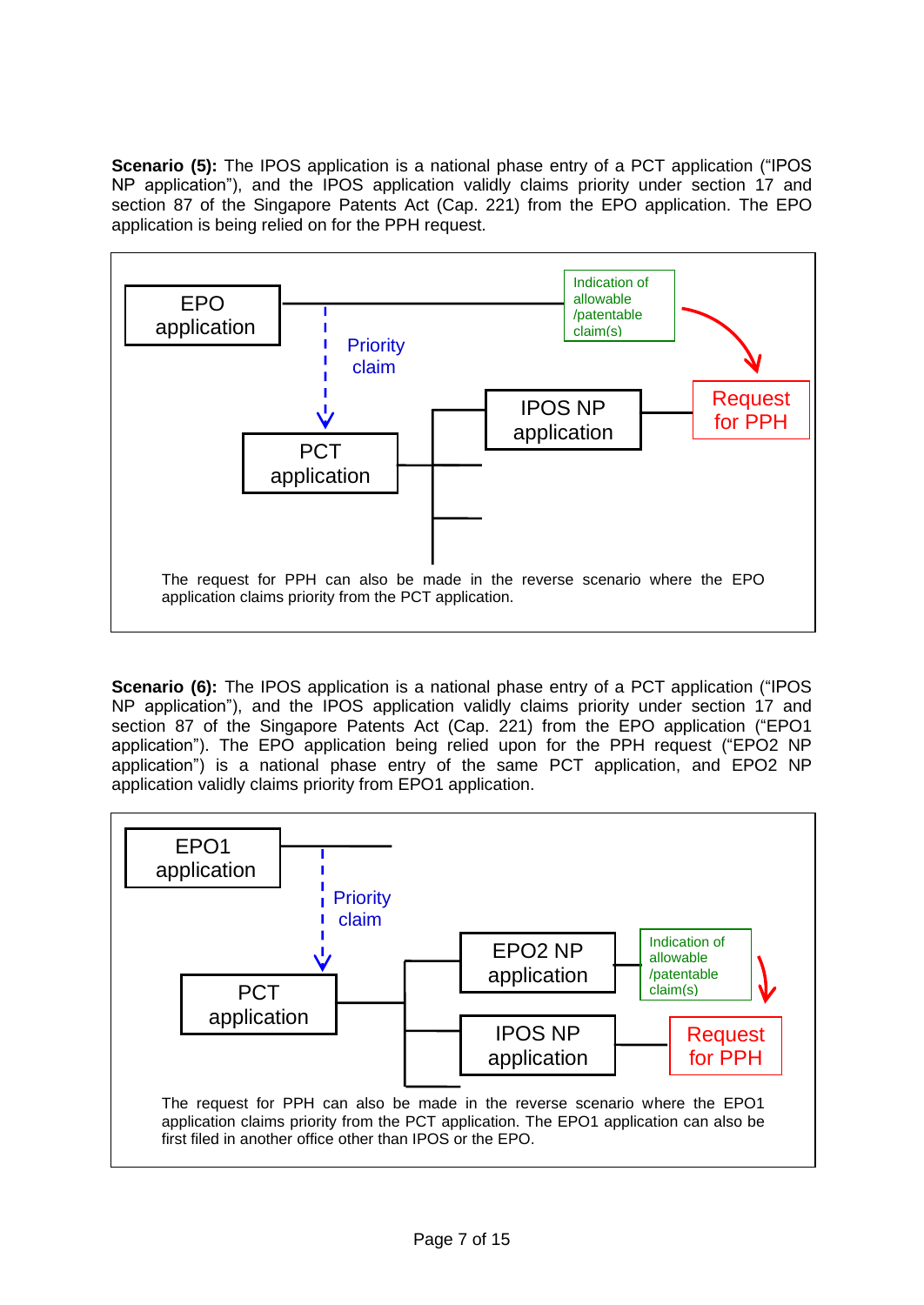**Scenario (7):** There are two PCT applications, the second application validly claiming priority from the first application. The IPOS application ("IPOS NP application") is a national phase entry of the second PCT application, and the IPOS NP application validly claims priority under section 17 and section 87 of the Singapore Patents Act (Cap. 221) from the first PCT application. The EPO application ("EPO NP application") being relied upon for the PPH request is a national phase entry of the second PCT application, and the EPO NP application validly claims priority from the first PCT application.



**Scenario (8):** There is a first application filed in an office other than the IPOS or the EPO. The IPOS application validly claims priority under section 17 of the Singapore Patents Act (Cap. 221) from the first application. The EPO application being relied upon for the PPH request also validly claims priority from the first application.

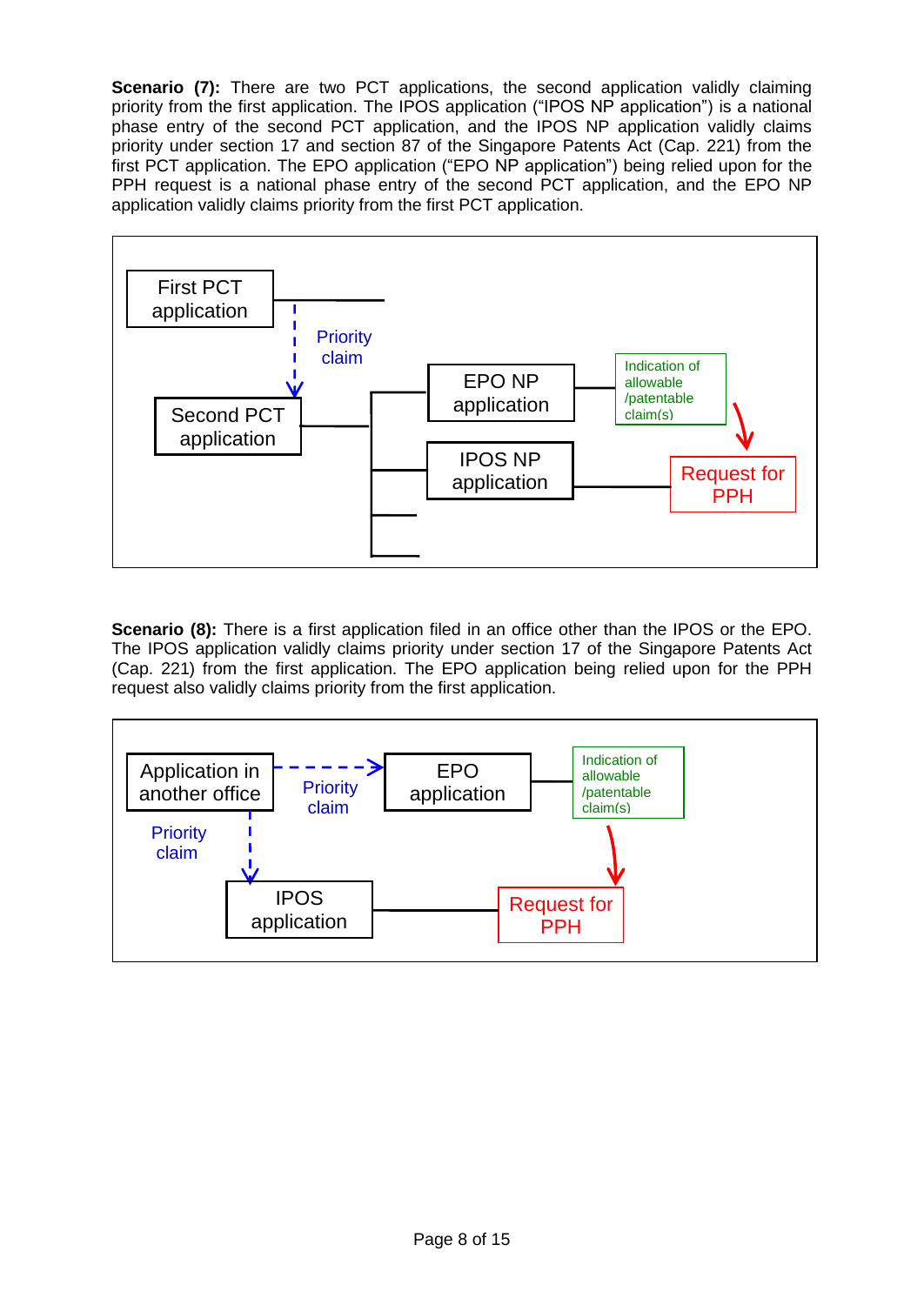**Scenario (9):** The IPOS application ("IPOS NP application") is a national phase entry of a PCT application, and the IPOS NP application validly claims priority under section 17 and section 87 of the Singapore Patents Act (Cap. 221) from an application filed in another office. The EPO application being relied upon for the PPH request also validly claims priority from the application filed in another office.



**Scenario (10):** The IPOS application ("IPOS NP application") and the EPO application ("EPO NP application) being relied upon for the PPH request, are national phase entries of the same PCT application

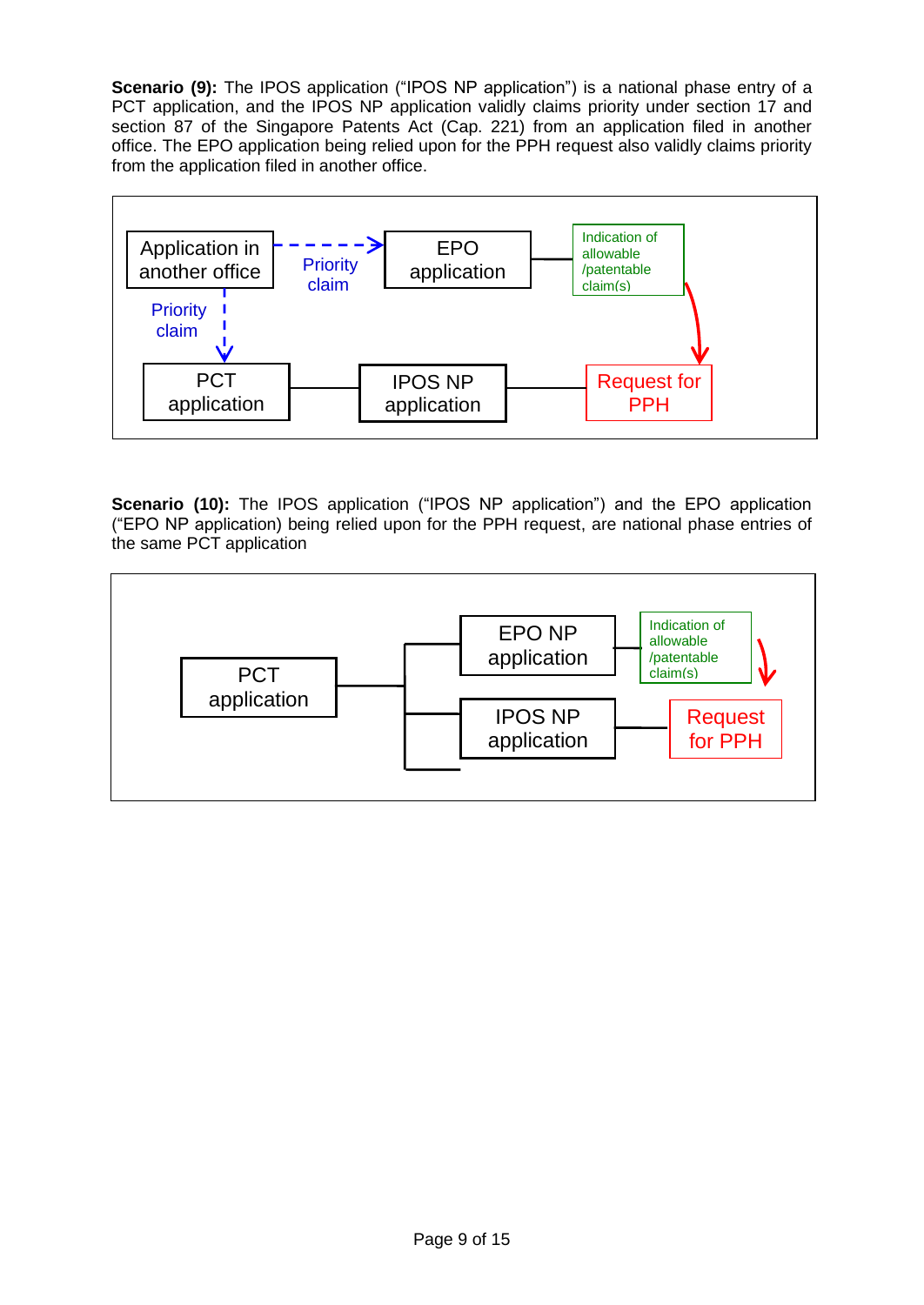## **Scenarios using the PCT Work Product**

**Scenario (11):** The IPOS application ("IPOS NP application") is a national phase entry of the PCT application. The PCT application is being relied upon for the PPH request and it is examined by the EPO as International Authority (IA).



**Scenario (12):** There are two PCT applications, the second application validly claiming priority from the first application. The IPOS application ("IPOS NP application") is a national phase entry of the second PCT application. The second PCT Application is being relied upon for the PPH request and it is examined by the EPO as International Authority (IA).

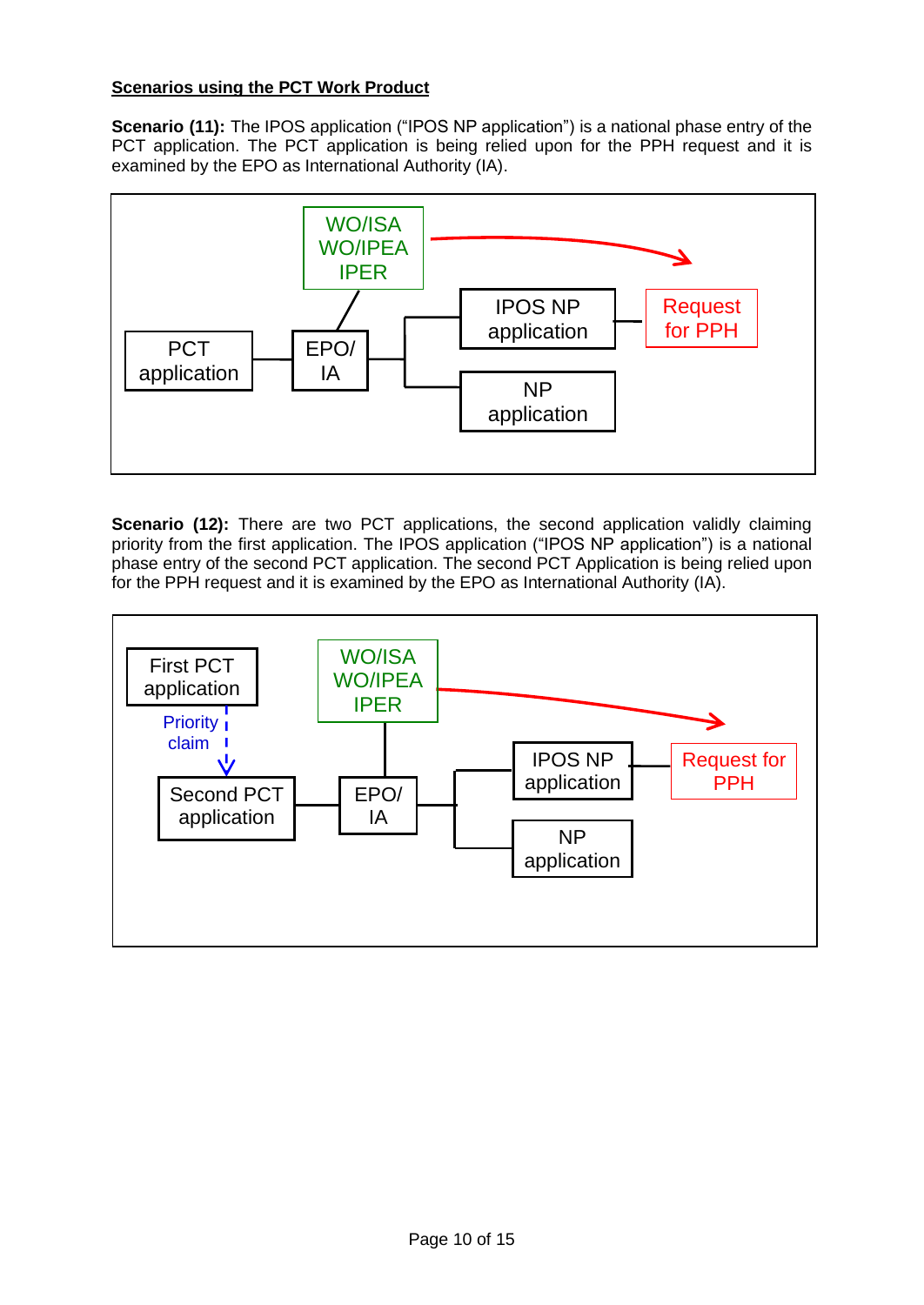**Scenario (13):** There is a first application filed in an office other than the IPOS or the EPO. The PCT application validly claims priority from the first application. The IPOS application ("IPOS NP application") is a national phase entry of the PCT application. The PCT application is being relied upon for the PPH request and it is examined by the EPO as International Authority (IA).



**Scenario (14):** The PCT application validly claims priority from the IPOS application. The PCT application is being relied upon for the PPH request and it is examined by the EPO as International Authority (IA).

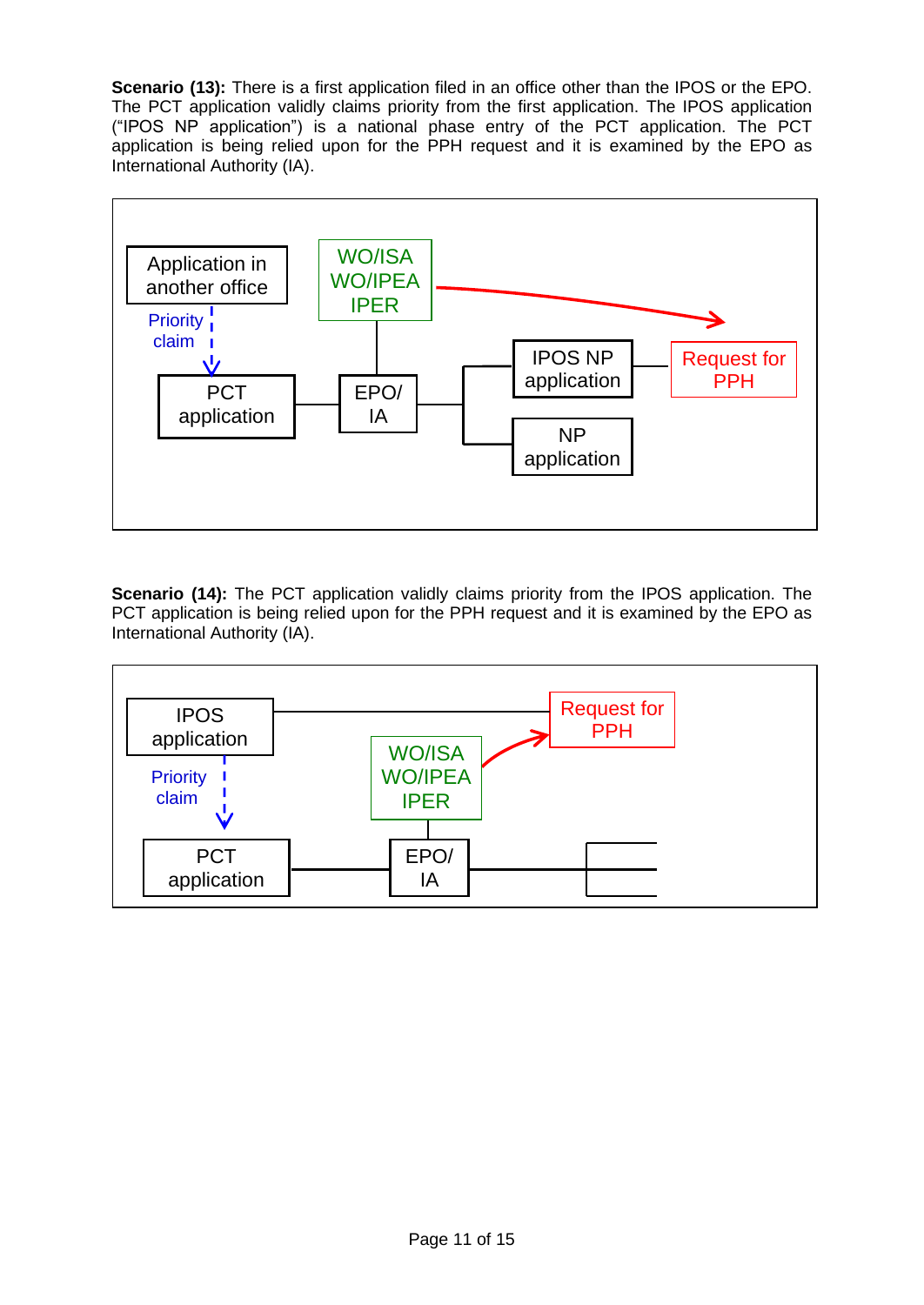**Scenario (15):** There are two PCT applications, the second application validly claiming priority from the first application. The IPOS application ("IPOS NP application") is a national phase entry of the second PCT application. The first PCT application is being relied upon for the PPH request and it is examined by the EPO as International Authority (IA).



**Scenario (16):** The IPOS application validly claims priority under section 17 of the Singapore Patents Act (Cap. 221) from the PCT application. The PCT application is being relied upon for the PPH request and it is examined by the EPO as International Authority (IA).

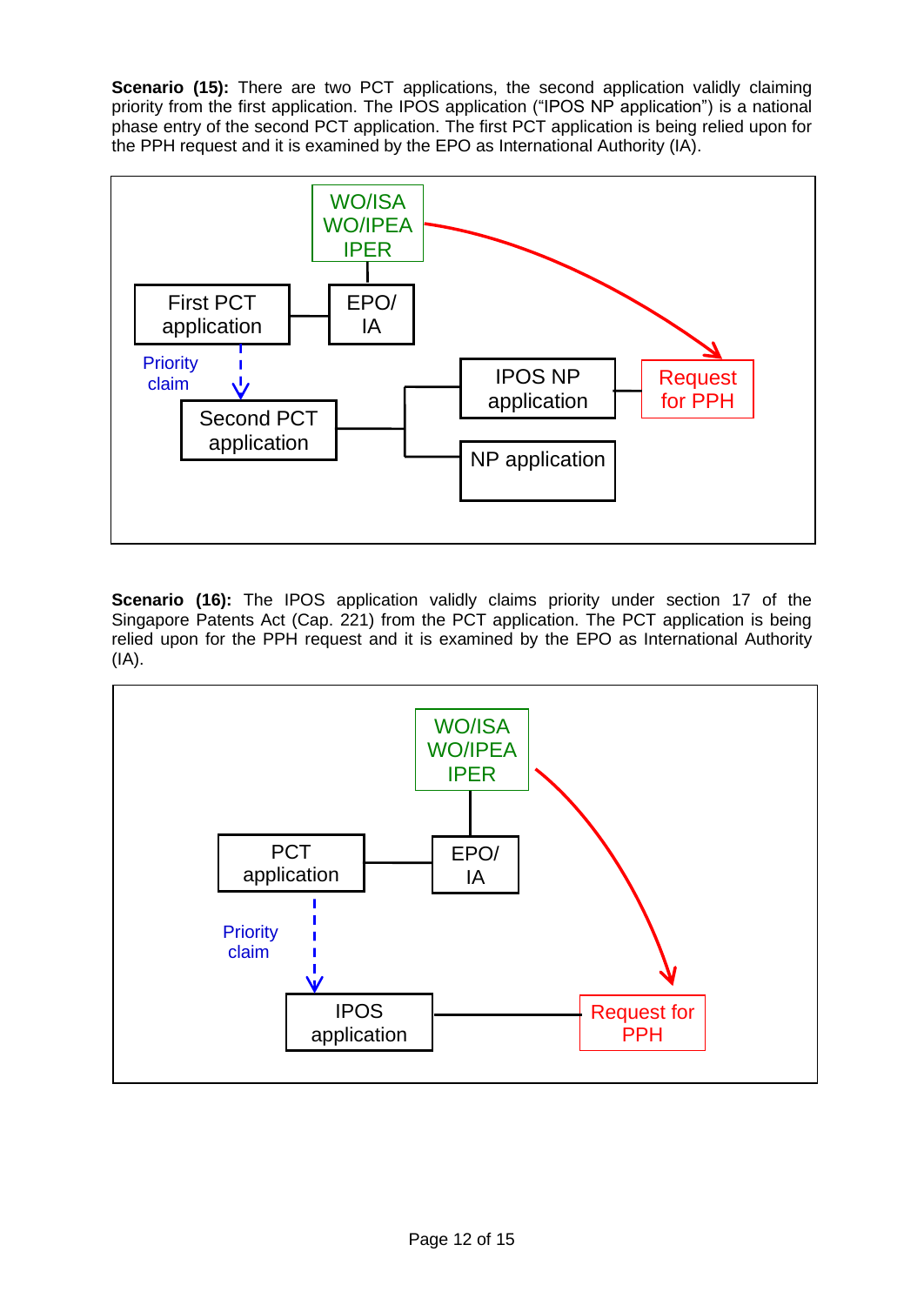**Scenario (17):** The IPOS application is a divisional application of another IPOS application that is a national phase entry of a PCT application. The PCT application is being relied upon for the PPH request and it is examined by the EPO as International Authority (IA).



**Scenario (18):** The IPOS application ("IPOS2 application") is a divisional application of another IPOS application ("IPOS1 application"). The PCT application validly claims priority from IPOS1 application. The PCT application is being relied upon for the PPH request and it is examined by the EPO as International Authority (IA).



Note: The PCT work products are namely the Written Opinion of the International Search Authority (WO/ISA), the Written Opinion of the International Preliminary Examining Authority (WO/IPEA) or the International Preliminary Examination Report (IPER).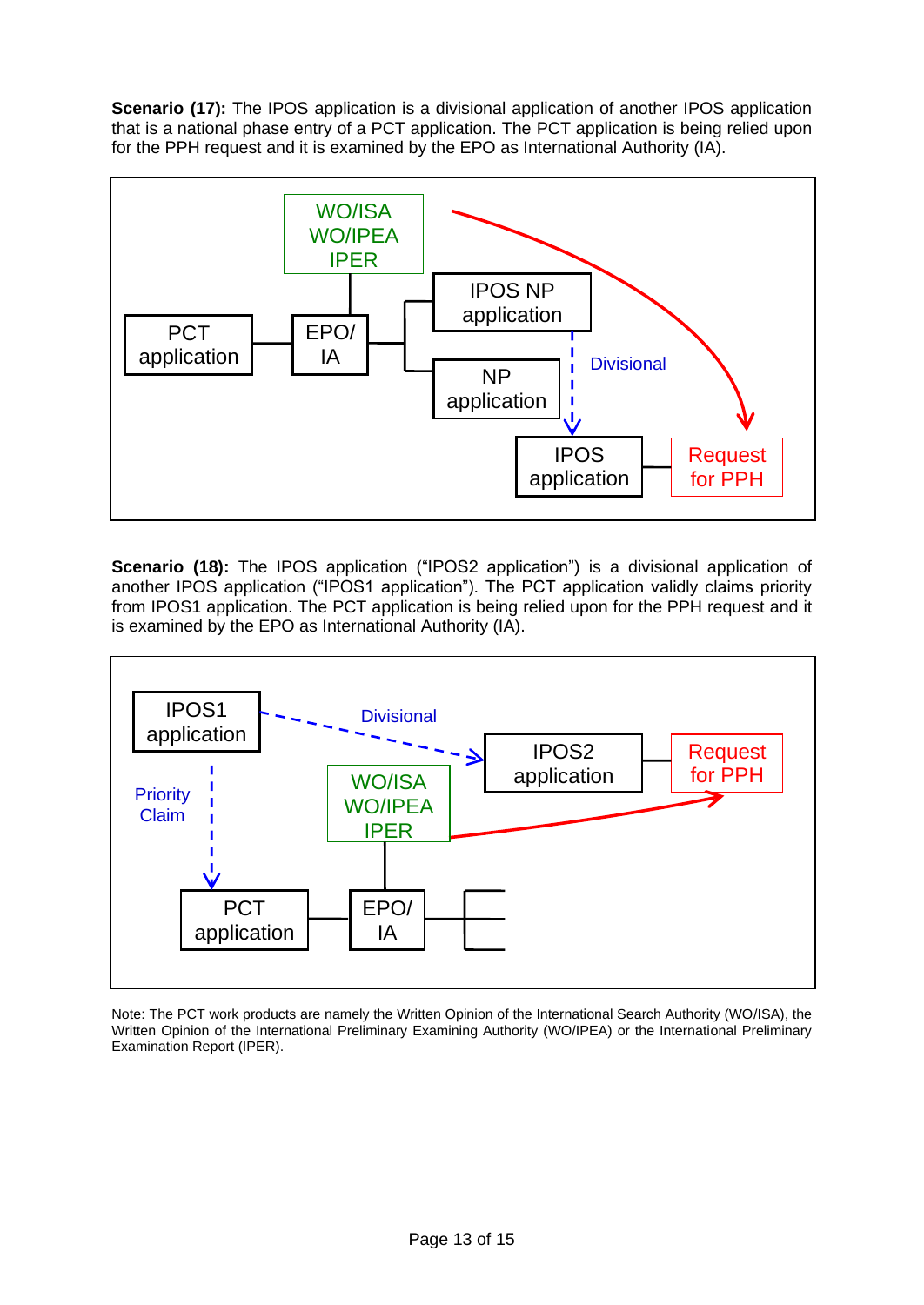# **Annex II**

## **Claim Correspondence Table (Patent Prosecution Highway)**

| OFFICE OF EARLIER EXAMINATION (OEE) |  |
|-------------------------------------|--|
| <b>LOEE APPLICATION NUMBER</b>      |  |

| <b>CLAIMS IN IPOS</b><br><b>APPLICATION1</b> | <b>EXAMINED CLAIMS</b><br>IN OEE<br><b>APPLICATION2</b> | <b>EXPLANATION REGARDING THE</b><br><b>CORRESPONDENCE</b> |
|----------------------------------------------|---------------------------------------------------------|-----------------------------------------------------------|
|                                              |                                                         |                                                           |
|                                              |                                                         |                                                           |
|                                              |                                                         |                                                           |
|                                              |                                                         |                                                           |
|                                              |                                                         |                                                           |
|                                              |                                                         |                                                           |
|                                              |                                                         |                                                           |
|                                              |                                                         |                                                           |
|                                              |                                                         |                                                           |
|                                              |                                                         |                                                           |
|                                              |                                                         |                                                           |
|                                              |                                                         |                                                           |
|                                              |                                                         |                                                           |
|                                              |                                                         |                                                           |
|                                              |                                                         |                                                           |
|                                              |                                                         |                                                           |
|                                              |                                                         |                                                           |
|                                              |                                                         |                                                           |

Sheet …./….

<sup>1</sup> Please indicate the claim number relating to a claim in the current application which corresponds to the allowable/patentable claim in the OEE application.

 $2$  Please indicate the claim number relating to a claim that has been determined to be allowable/patentable.